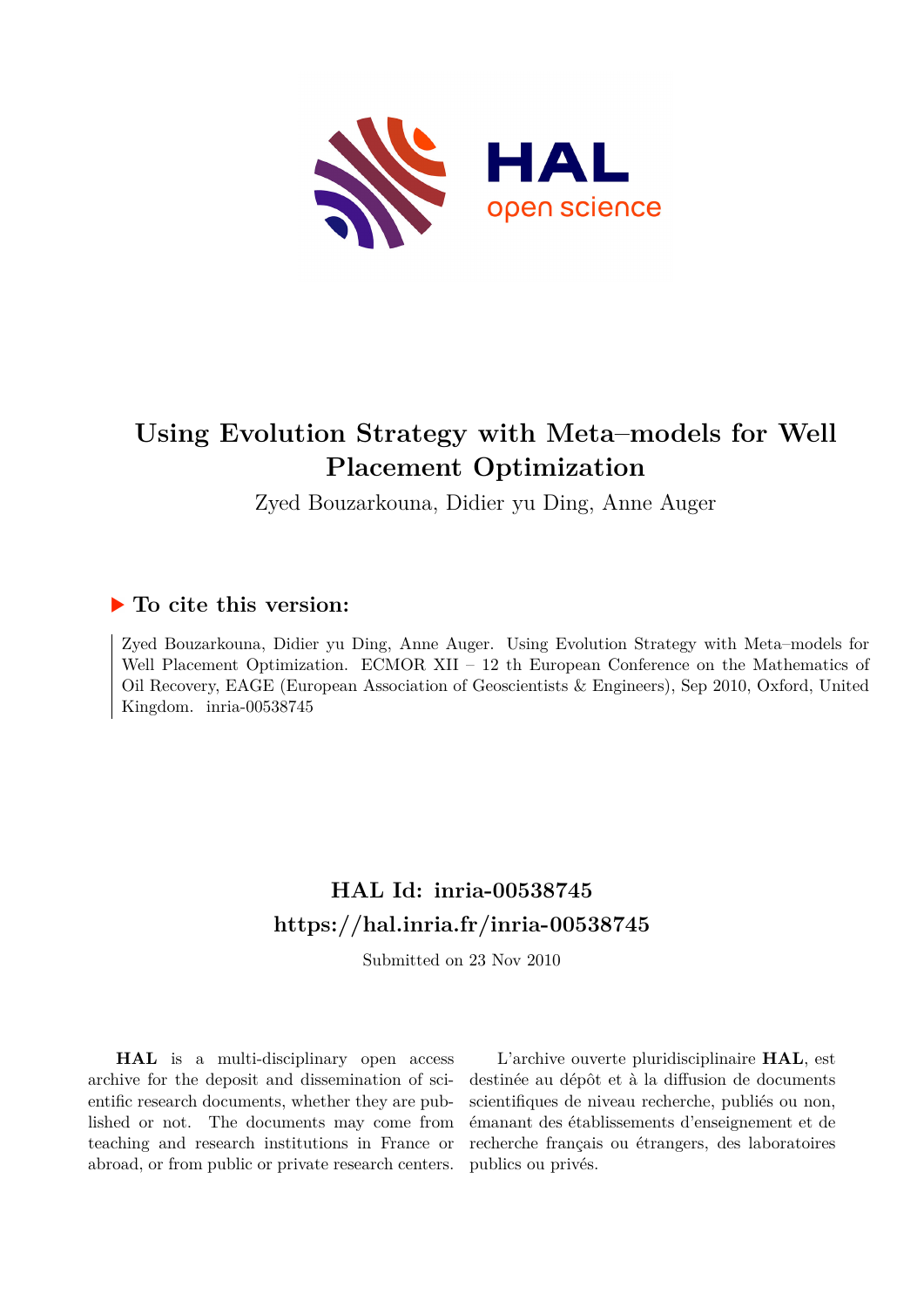

# **Using Evolution Strategy with Meta–models for Well Placement Optimization**

Zyed Bouzarkouna (IFP), Didier Yu Ding (IFP) & Anne Auger (INRIA)

#### **Abstract**

Optimum implementation of non-conventional wells allows us to increase considerably hydrocarbon recovery. By considering the high drilling cost and the potential improvement in well productivity, well placement decision is an important issue in field development. Considering complex reservoir geology and high reservoir heterogeneities, stochastic optimization methods are the most suitable approaches for optimum well placement. This paper proposes an optimization methodology to determine optimal well location and trajectory based upon the Covariance Matrix Adaptation - Evolution Strategy (CMA-ES) which is a variant of Evolution Strategies recognized as one of the most powerful derivative-free optimizers for continuous optimization. To improve the optimization procedure, two new techniques are investigated: (1). Adaptive penalization with rejection is developed to handle well placement constraints. (2). A meta-model, based on locally weighted regression, is incorporated into CMA-ES using an approximate ranking procedure. Therefore, we can reduce the number of reservoir simulations, which are computationally expensive. Several examples are presented. Our new approach is compared with a Genetic Algorithm incorporating the Genocop III technique. It is shown that our approach outperforms the genetic algorithm: it leads in general to both a higher NPV and a significant reduction of the number of reservoir simulations.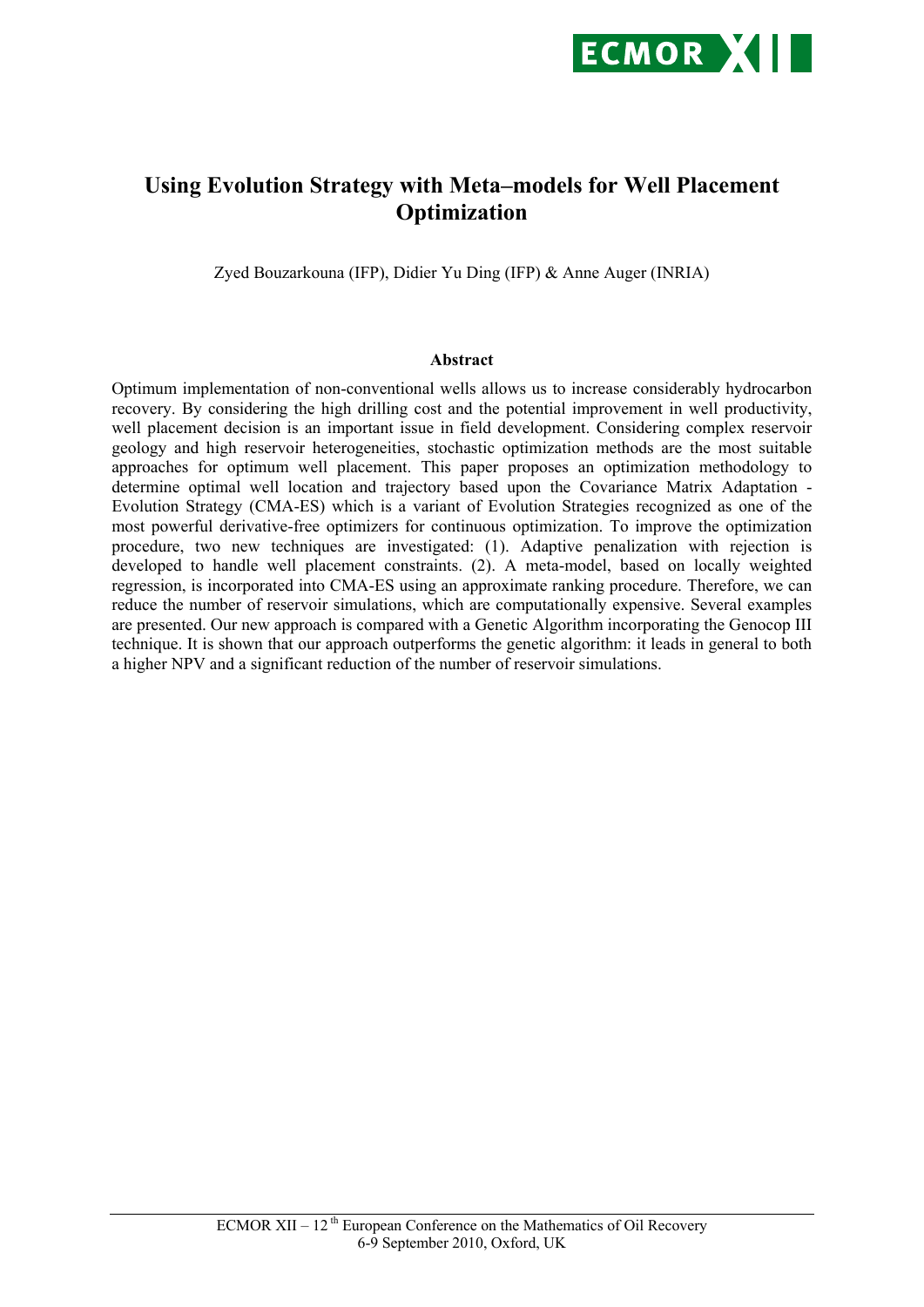

## **1. Introduction**

A well placement decision affects significantly the hydrocarbon recovery and thus the asset value of the project. In general, such a decision is difficult to make since optimal placements depend on a large number of parameters such as reservoir heterogeneities, formation characteristics... Moreover, dealing with complex well configurations, i.e., non-conventional wells, implies several challenges: the concentration of investment, the well intervention difficulty...

Recently, many efforts have been made to formulate the well placement decision as an optimization problem which aims to offer an assisted tool insuring a higher probability to find the optimal well configuration with respect to a given objective function describing the economics of the project, e.g., the Net Present Value (NPV).

In the publications related to well placement optimization, two main optimization approaches have been mostly used: gradient based methods and genetic algorithms. The use of gradient based methods (e.g., Handels et al., 2007 and Sarma & Chen, 2008) was motivated by the fact that it is by far less reservoir simulations consuming compared to stochastic methods. However, these deterministic methods find a difficulty in general when dealing with multi-modal, non-smooth and non-convex problems such as the well placement problem.

On the other hand, genetic algorithms, a specific type of Evolutionary Algorithm (EA), have received the most important part of interest. Genetic algorithms (e.g., Montes et al., 2001 and Artus et al., 2006), as well as the majority of stochastic algorithms, have the ability to deal with difficult functions to solve. Moreover, the problem of the computational effort can be tackled by combining stochastic algorithms with acceleration routines (Guyaguler & Horne, 2000, Guyaguler et al., 2000, Guyaguler & Horne, 2001, Yeten et al., 2003 and Emerick et al., 2009).

This paper presents a new assisted methodology for well placement optimization based on a real representation stochastic method: the Covariance Matrix Adaptation – Evolution Strategy (CMA-ES). The choice of CMA-ES was motivated by the fact that CMA-ES is recognized as one the most powerful methods for derivative-free optimization (Hansen et al., 2010). A first application of CMA-ES to well placement optimization was introduced by Ding (2008).

To improve the optimization procedure for well placement with CMA-ES, two new techniques are introduced:

- A method to handle constraints using adaptive penalization with rejection;
- A meta-model approach based on a locally weighted regression and incorporated into CMA-ES using an approximate ranking procedure, to reduce the number of reservoir simulations, which are very demanding in terms of CPU time.

This paper is structured as follows. In Section 2, we introduce the optimization algorithm CMA-ES. Handling constraints is tackled using adaptive penalization with rejection. In Section 3, CMA-ES is compared to a genetic algorithm on a synthetic reservoir case to show the contribution of this optimization method. In Section 4, the reduction of the number of reservoir simulations is also addressed by coupling CMA-ES with meta-models. Finally, in Section 5, the contribution of the proposed methodology is demonstrated on a well location and trajectory optimization problem.

## **2. Covariance Matrix Adaptation ES**

*Covariance Matrix Adaptation-ES* CMA-ES (Hansen & Ostermeier, 2001) is a stochastic optimization algorithm where at each iteration *g*, a population of  $\lambda$  points is sampled according to a multivariate normal distribution. The objective function, denoted by  $f$ , of the  $\lambda$  points is then evaluated and the parameters of the multivariate normal distribution are updated using the feedback obtained on the objective function. More specifically, let **m** be the mean value of the multivariate normal distribution generated by CMA-ES, constituting an estimate of the optimum and let  $\sigma$  and C be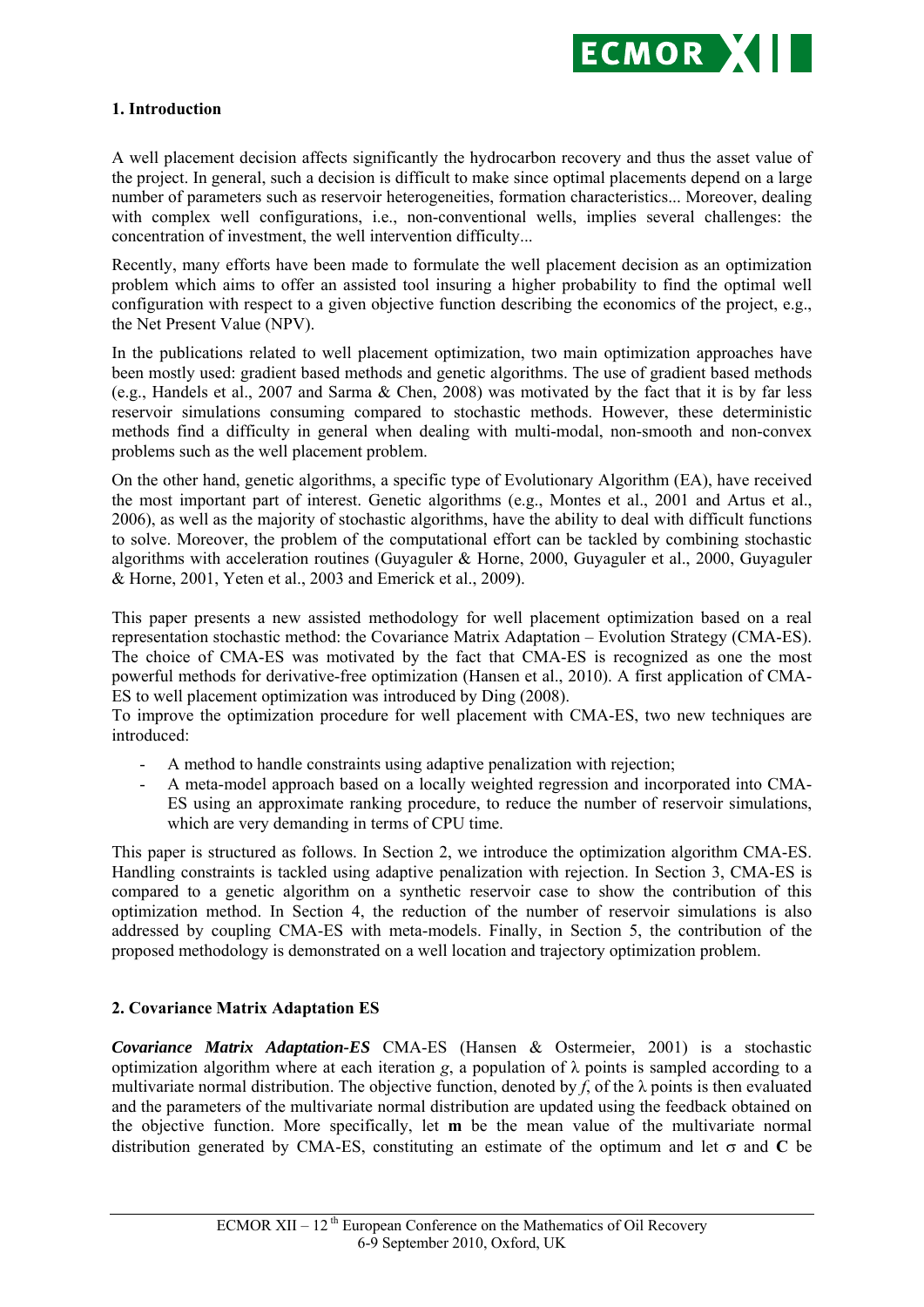

respectively the step-size and covariance matrix. Assume that  $m$ ,  $\sigma$ ,  $C$  are given, new points or *individuals* are sampled according to:

$$
\mathbf{x}_{i} = \mathbf{m} + \sigma \, \mathbf{N}_{i}(\mathbf{0}, \mathbf{C}) \quad , \forall \ i = 1, \dots, \lambda \tag{1}
$$

where  $(\aleph_i(0, \mathbf{C}))_{1 \le i \le l}$  are  $\lambda$  independent multivariate normal distributions with zero mean vector and covariance matrix **C**. Those λ individuals are ranked according to *f*:

$$
f(\mathbf{x}_{\perp\lambda}) \leq \dots \leq f(\mathbf{x}_{\mu\lambda}) \leq \dots \leq f(\mathbf{x}_{\lambda\lambda})
$$
\n(2)

where we use the notation  $\mathbf{x}_{i:\lambda}$  for the *i*<sup>th</sup> best individual.

The mean  $m$  is then updated by taking the weighted mean of the best  $\mu$  individuals:

$$
m \leftarrow \sum_{i=1}^{\mu} \omega_i \mathbf{x}_{i:\lambda} \tag{3}
$$

where in general  $\mu = \frac{\lambda}{2}$  and  $(\omega_i)_{1 \le i \le \lambda}$  are strictly positive and normalized weights, i.e., satisfying

$$
\sum_{i=1}^{\mu} \omega_i = 1.
$$

Furthermore the covariance matrix of the search distribution  $C$  and the step-size  $\sigma$  are updated as well for the next generation and we refer to Hansen & Kern  $(2004)$  for the equation updates.

All updates rely only on the ranking determined by Eq. 2 and not on the exact value of the objective functions.

*Handling Constraints with CMA-ES* Several methods are used, in the literature, to handle constraints in evolutionary algorithms. Unfeasible individuals can be rejected, penalized or repaired... In the following, we briefly discuss these alternatives. A more detailed study and comparison can be found in Michalewicz et al. (1996).

- Rejection of unfeasible individuals: Besides its simplicity and ease of implementation, applying the "death penalty" does not require any parameter to be tuned. However, ignoring unfeasible individuals can prevent the algorithm from finding the region containing the global optimum if this one is close to the feasible domain boundaries;
- Penalizing unfeasible individuals: Penalization is the most widespread approach used to handle constraints. This method corresponds to a transformation of the optimization problem:

$$
\begin{cases}\n\min f(\mathbf{x}) \\
\text{s.t. } h_i(\mathbf{x}) \le d_i \,\forall i = 1,\dots,m\n\end{cases} \Rightarrow \min f(\mathbf{x}) + \sum_{i=1}^m g(h_i(\mathbf{x}) - d_i) ,\n\tag{4}
$$

where *m* is the number of constraints and  $g(.)$  is the penalty function which is non-negative equal to zero in IR, and increasing in IR<sub>+</sub>. In general,  $g(.)$  contains parameters to be tuned. These parameters depend on the problem to be optimized. A solution to avoid this problem consists on using an adaptive penalization which does not require any user specified constants. However, penalizing all unfeasible individuals implies evaluating all individuals which is in general costly in terms of CPU time, due to the cost of the objective function evaluation;

 Repairing unfeasible individuals: Another popular solution to handle constraints is to repair each unfeasible individual before evaluating it. An important parameter to be specified is the probability of the replacement of the unfeasible individual by the repaired new feasible individual. Moreover, every time the algorithm finds an unfeasible individual, repair introduces a repaired individual that does not obey necessarily to the already adapted covariance matrix, which may hold up the optimization process of CMA-ES.

Knowing the limitations of each of the constraint-handling approaches, the approach used in the present paper is a mixture between 2 approaches: *adaptive penalizing marginally unfeasible individuals* and *rejecting only unfeasible individuals far from the boundaries of the feasible domain*. Using this approach, rejecting only individuals far from the feasible domain does not prevent the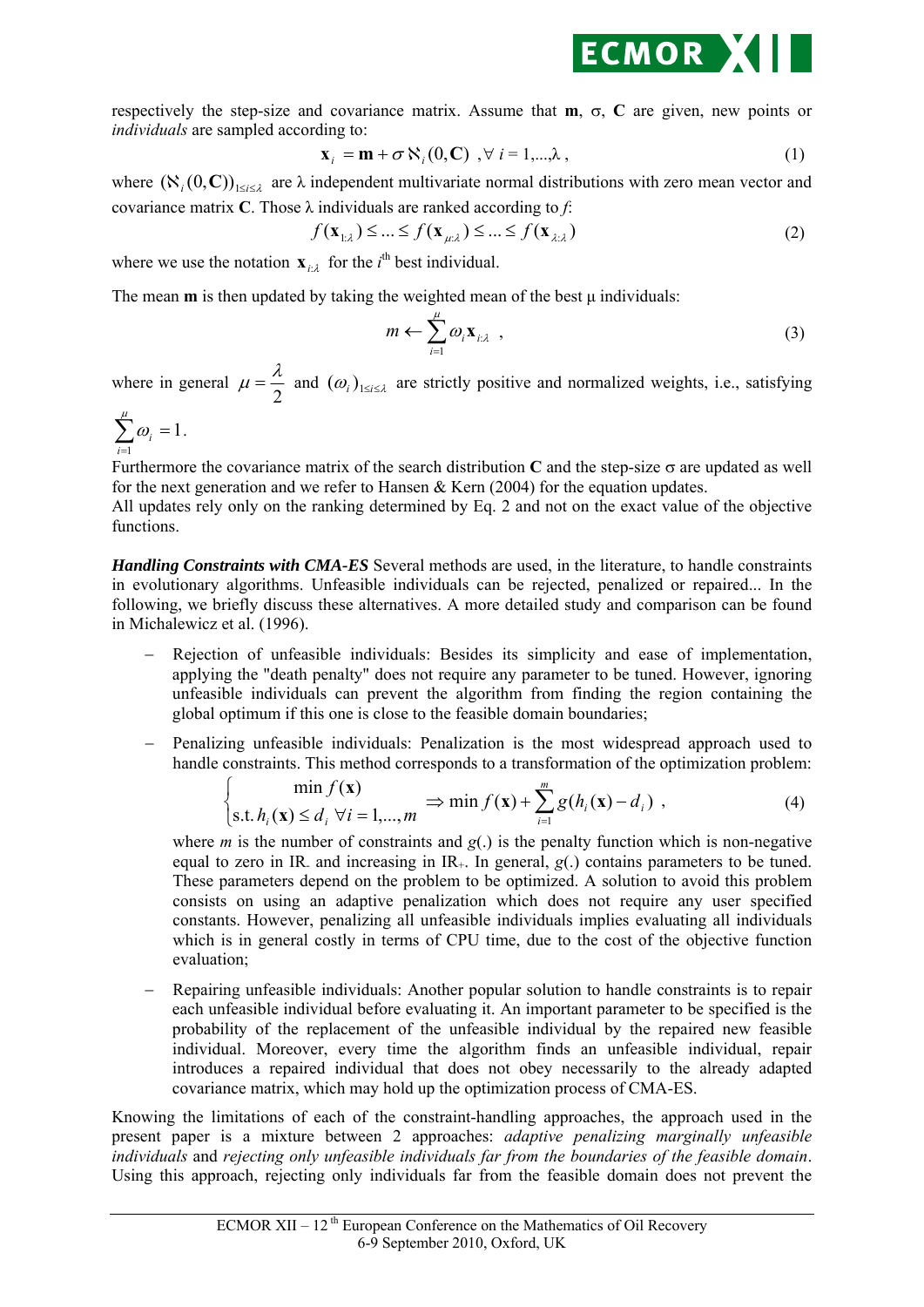

algorithm from finding a solution near the constraint boundary, and by using adaptive penalization, the algorithm process becomes problem-independent.

Hansen et al. (2009) present a box constraint handling, in which the feasible space is a hypercube defined by lower and upper boundary values for each parameter. In the present paper, this approach is generalized in order to handle feasible spaces defined by a lower and upper boundary values for a sum of some of the parameters.

Given an optimization problem with a dimension *n*, let us suppose we have  $m \in N$  constraints denoted by  $S_i$ ,  $\forall j = 1,...,m$ . For each constraint  $S_j$ , we define  $P_j \subset \{1..n\}$  such that a vector  $\mathbf{x} = (x_i)_{1 \le i \le n}$  is feasible with respect to the constraint  $S_i$  if:

$$
v_{(j,-)} < q_j = \sum_{p \in P_j} x_p < v_{(j,+)}, \qquad (5)
$$

where  $v_{(i,-)}$  and  $v_{(i,+)}$  are respectively the lower and upper boundaries defining the constraint *S<sub>j</sub>*.

Penalizing is performed as follows, when evaluating an individual **x**:

- *Initializing weights*: In the first generation, boundary weights  $\gamma_i$  are initialized.  $\gamma_i = 0$ ,  $\forall j = 1,...,m$ ;

- *Setting weights*: From the second generation upwards, if the distribution mean is unfeasible and weights are not set yet, then

$$
\gamma_j \leftarrow \frac{2\delta_{\text{fit}}}{\sigma^2 \frac{1}{n} \sum_{i=1}^n C_{ii}}, \forall j = 1, ..., m \tag{6}
$$

where  $\delta_{\text{fit}}$  is the median from the last  $(20 + 3n)/\lambda$  generations of the interquartile range of the unpenalized objective function evaluations and  $C_{ii}$  is the  $i^{\text{th}}$  diagonal element of the covariance matrix **C** generated by CMA-ES;

- *Increasing weights*: For each constraint  $S_i$ , if the distribution mean  $m_i$ , i.e., the mean of  $q_i$  for the  $\lambda$ individuals of the current generation, is out-of-bounds and the distance from  $m_j$  to the feasible domain,

i.e., max(0, 
$$
m_j - v_{(j,+)})
$$
 + max(0,  $v_{(j,-)} - m_j$ ) is larger than  $\sigma \times \sqrt{\frac{1}{card(P_j)} \sum_{p \in P_j} C_{pp} \times max(1, \frac{\sqrt{n}}{\mu_{eff}})}$   
 $\gamma_j \leftarrow \gamma_j \times 1.1^{\max(1, \frac{\mu_{eff}}{10n})}, \forall j = 1,...,m$  (7)

- *Evaluating the individual*:

$$
f(\mathbf{x}) \leftarrow f(\mathbf{x}) + \frac{1}{m} \sum_{j=1}^{m} \gamma_j \frac{\left(q_j^{\text{feas}} - q_j\right)^2}{\xi_j}, \tag{8}
$$

where  $q_j^{\text{feas}}$  is the projection of  $q_j$  on the feasible domain with respect to the constraint *S<sub>j</sub>*, *card*(*P<sub>j</sub>*) is

the number of elements in the set 
$$
P_j
$$
 and  $\xi_j = \exp\left(0.9\left(\frac{1}{\text{card}(P_j)}\sum_{p \in P_j} \log(C_{pp}) - \frac{1}{n}\sum_{i=1}^n \log(C_{ii})\right)\right)$ .

An individual **x**, in the following, will be rejected and resampled if  $\left\|q_j^{\text{feas}} - q_j\right\| > p \times \left\|q_j\right\|$ , where p is a parameter to be chosen. In all considered cases in this paper, *p* was chosen to be equal to 20%.

#### **3. Well placement optimization using CMA-ES**

*Why CMA-ES?* The choice of a stochastic optimization method was motivated by the ability of this type of algorithms to deal with non-smooth, non-convex and multi-modal functions. In addition, stochastic optimization does not require any gradients and can be easily parallelized. CMA-ES has been recognized as one of the most powerful continuous optimization algorithms on benchmark problems (Hansen et al., 2010) and real-world problems. However, genetic algorithms, especially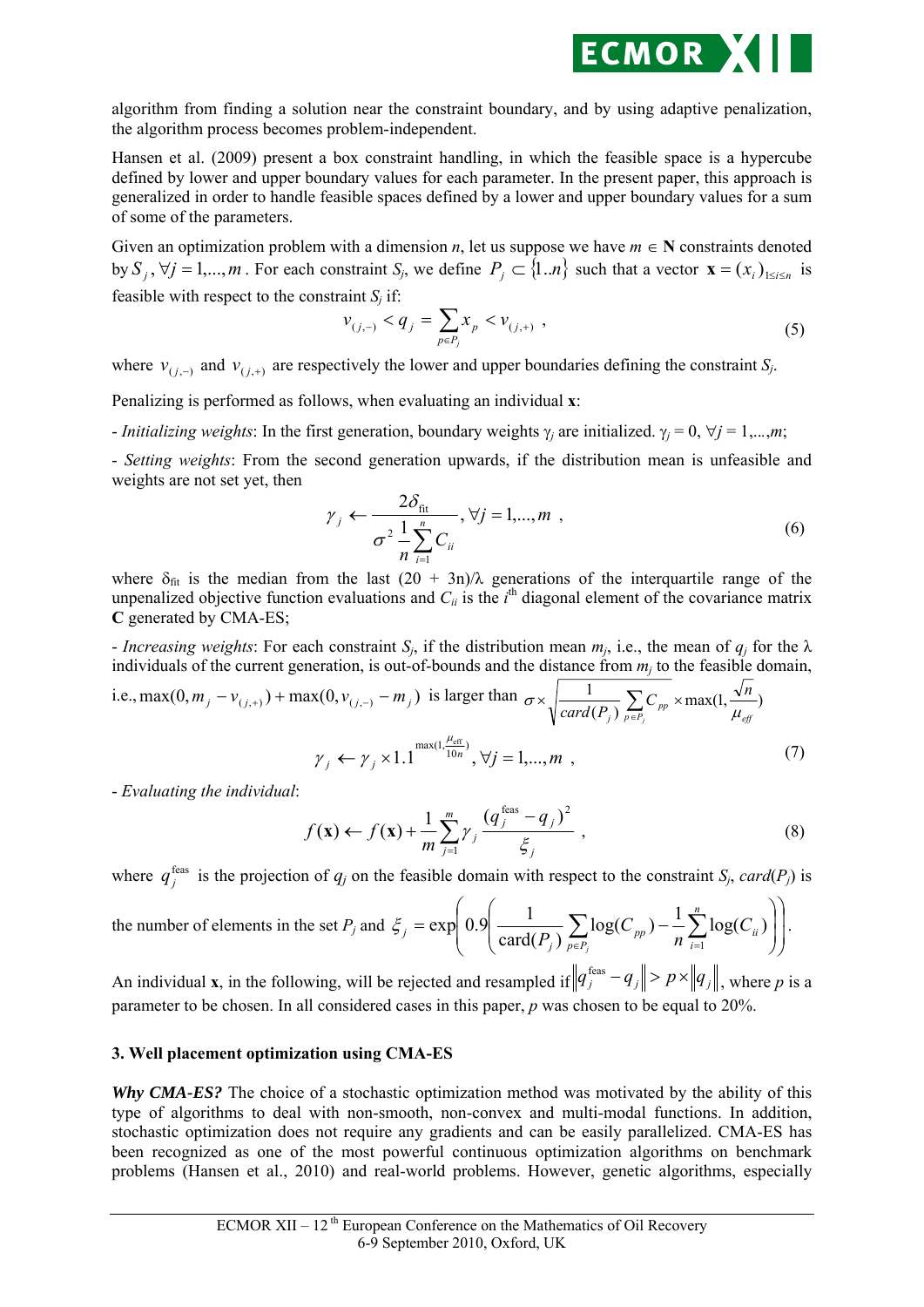

binary encoded genetic algorithms, are still the most popular field in evolutionary algorithms used in the well placement optimization problem.

To motivate our choice, a comparison between CMA-ES and the genetic algorithm was performed on a well placement problem. The considered genetic algorithm uses a real representation, since binary representations genetic algorithms have many drawbacks when dealing with continuous optimization problems (Surry & Radcliffe, 1996).

*Well parameterization* The optimization problem is formulated so as to handle different possible types of multilateral wells. The mainbore is defined by a sequence of points ( $P_{d,i}$ )<sub>0≤*i*≤*n* deviations. The</sub> starting point  $P_0$  of the mainbore called the heel is represented by its Cartesian coordinates  $(x_0, y_0, z_0)$ . Other intermediate points  $(P_{d,i})_{1\leq i\leq n}$  deviations-1 and the ending point  $P_{d,i=n}$  deviations called the toe are represented by their corresponding spherical coordinate system  $(r_{d,i}, \theta_{d,i}, \varphi_{d,i})$  with respect to the basis  $(\mathbf{P}_{d,i-1}, \mathbf{u}_{d,i}^r, \mathbf{u}_{d,i}^{\theta}, \mathbf{u}_{d,i}^{\phi}).$ 

The formulation of the optimization problem handles also a number *n*branches of branches and/or laterals. The branch or lateral  $j \in [1,..., n_{branches}]$  is defined by locating its ending point  $\mathbf{P}_{b,j}$  ( $l_{b,j}$ ,  $r_{b,j}$ ,  $\theta_{b,j}$ ,  $(\varphi_{b,j})$  where ( $r_{b,j}$ ,  $\varphi_{b,j}$ ) represents the spherical coordinates of  $P_{b,j}$  with respect to the basis ( $P_{\cap,j}$ ,  $\mathbf{u}_{b,j}^r$ ,  $\mathbf{u}_{b,j}^\theta$ ,  $\mathbf{u}_{b,j}^\phi$ ,  $\mathbf{P}_{\cap,j}$  is the starting point of the branch or the lateral *j*, and  $l_{b,j}$  is the length between  $\mathbf{P}_0$ and  $P_{\text{o}}$ *j*.

The dimension dim<sub>*w*</sub> of the representation of a well *w* is as follows:

$$
\dim_{w} = 3 \times (1 + n_{\text{deviations}}^{w}) + 4 \times n_{\text{branches}}^{w} , \qquad (9)
$$

Hence, the dimension dim of the problem of placing  $n_{\text{wells}}$  wells  $(w_k)_{k=1...n \text{wells}}$  is:

$$
\dim = \sum_{k=1}^{n\text{wells}} \dim_{\text{wk}} , \qquad (10)
$$

In this paper, we suppose that the number of injectors and producers to be placed is an already defined data of the problem.

*Well placement using CMA-ES* The population size  $\lambda$  is an important parameter of CMA-ES. It is true that choosing a large  $\lambda$  may prevent the optimization process from being stuck in a local optimum but it may also lead to an important increase in the number of reservoir simulations performed. In this paper, tuning optimally the population size was not addressed. However, a number of runs were performed to choose a suitable population size for the problem at hand. The initial population is normally drawn using a mean vector uniformly drawn in the reservoir. A maximum number of iterations is fixed to 100. Other parameters were defined as standard settings in Hansen & Kern (2004). The objective function is defined by the NPV as in Yeten (2003):

$$
NPV = \sum_{n=0}^{Y} \left( \frac{1}{(1 + APR)^n} \left[ \frac{Q_{n,o}}{Q_{n,g}} \right]^T \left[ \begin{matrix} C_{n,o} \\ C_{n,g} \\ C_{n,w} \end{matrix} \right] \right) - C_d ,
$$
\n(11)

where  $Q_{n,p}$  is the field production of phase p in the period n,  $C_{n,p}$  is the profit or loss associated with this production. A phase *p* is either oil, gas or water denoted respectively *o*, *g*, *w*. APR is the annual discount rate. *Y* is the number of discount period.  $C_d$  is the drilling and completing cost for all wells approximated by:

$$
C_d = \sum_{k=0}^{N_{lat}} [A.d_w \cdot \ln(l_w) l_w]_k + \sum_{m=1}^{N_{jun}} [C_{jun}]_m , \qquad (12)
$$

Eq. 12 is defined based on the approximate formula used by Yeten (2003). In eq. 12,  $k = 0$  represents the mainbore,  $k > 0$  represents the laterals,  $l_w$  is the length of the lateral (in ft),  $d_w$  is the diameter of the mainbore (in ft) and A is a constant specific to the considered field. *Cjun* is the cost of milling the junction. Different constants in eq. 11 and eq. 12 were defined in Tab. 1.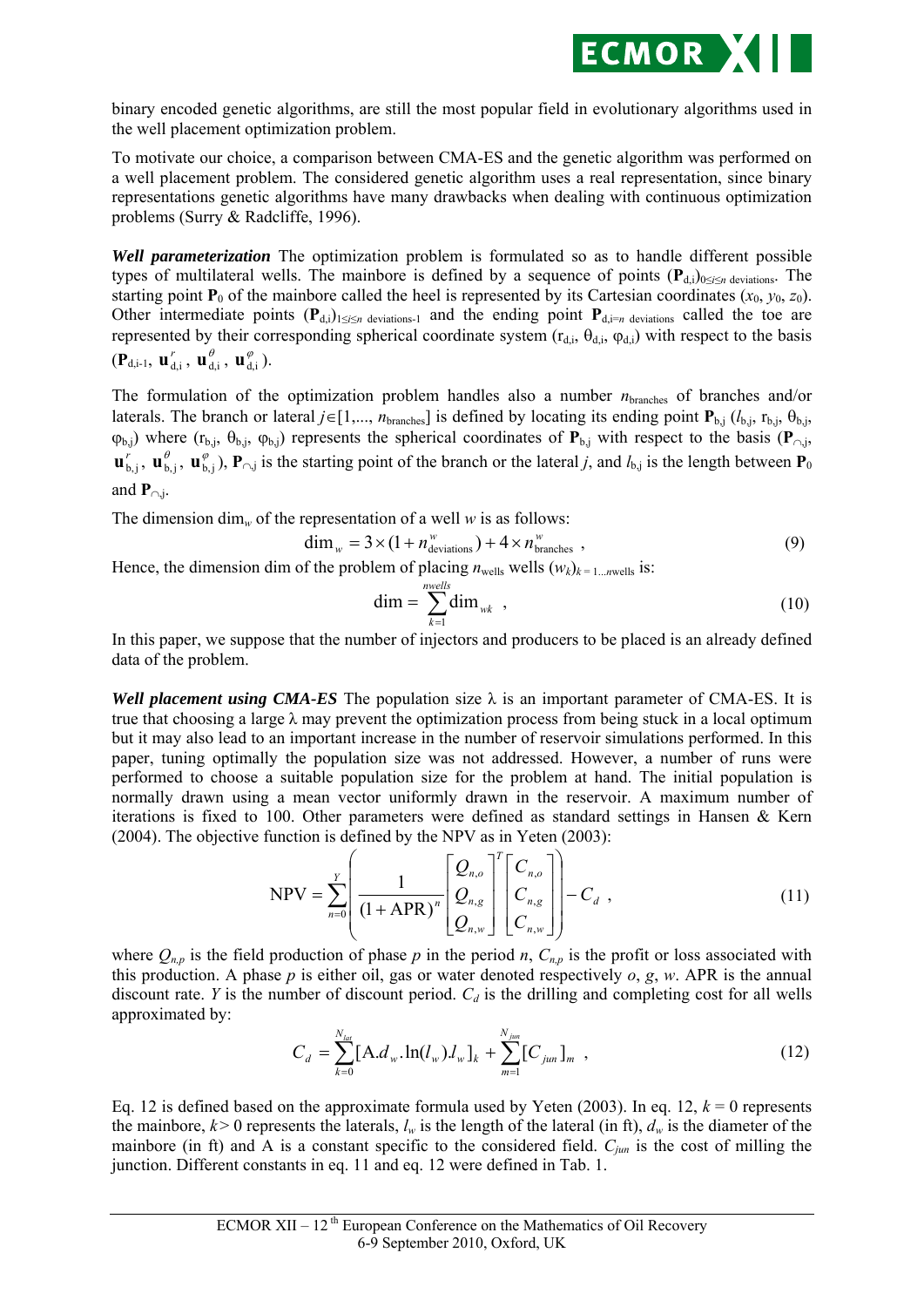

| Constant   | Value            |
|------------|------------------|
| $C_{n,o}$  | $60$ \$ / bbl    |
| $C_{n,w}$  | $-4$ \$ / bbl    |
| $C_{n,g}$  | 0                |
| <b>APR</b> | 0                |
| A          | 1000             |
| $d_w$      | $0.1~\mathrm{m}$ |
|            | $10^5$ \$        |

**Tab. 1**: Constants used to define the Net Present Value (NPV).

**Tab. 2**: GA parameters: the application probabilities of the used operators, i.e., crossover and mutation.

| Constant  | Value |
|-----------|-------|
| crossprob |       |
| mutprob   |       |

Different constraints were implemented to define the feasible domain of the optimization. The constraints handled in the present paper are as follows:

- maximum length of wells:  $l_w < L_{\text{max}}$ ,  $\forall w = 1,..., n_{\text{well}}$ ;
- all wells must be inside the reservoir grid: we suppose that a well is inside the reservoir if its all corresponding points are inside the reservoir.

*Well placement using a Genetic Algorithm (GA)* In order to motivate our choice of using CMA-ES, a comparison between CMA-ES and a genetic algorithm is performed.

Genetic algorithms are stochastic search algorithms that borrow some concepts from nature. Similar to CMA-ES, GAs are based on an initial population of individuals. Each individual represents a possible solution to the problem at hand. Starting with an initial population of points called individuals or *chromosomes*, and at each iteration, candidate solutions evolve by *selection*, *mutation* and *recombination* until reaching the stopping criteria with a satisfactory solution. The correspondence between a solution and its representation is defined. Usually simple forms like an array or a matrix of integer or bit elements are used. In this paper, individuals are parameterized as defined for CMA-ES. Hence, well coordinates are defined using a real encoding. Elitism is used to make sure that the best chromosome would survive to the next generation. The used operators are defined as follows:

• The crossover: The crossover starts with two parent chromosomes causing them to unite in points to create two new elements. The greater chromosome fitness's rank, the higher probability it will be selected. After selecting the two parents, crossover is applied with a crossover probability denoted *crossprob*. To apply the crossover, we randomly draw an index *i* between 1 and *dim* and a real *c* between 0 and 1. Let us denote the first parent by  $(x_{1,i})_{1\leq i\leq dim}$ and the second parent by  $(x_{2,j})_{1 \leq j \leq dim}$ .

By performing crossover  $x_{1,i} \leftarrow c \times x_{1,i} + (1-c) \times x_{2,i}$  and  $x_{2,i} \leftarrow c \times x_{2,i} + (1-c) \times x_{1,i}$ .

• The mutation: The mutation, instead, starts with one individual and randomly changes some of its components. Mutation is applied to all chromosomes, except the one with the best fitness value, with a probability of mutation denoted *mutprob*. In this case, we randomly draw an index *i*. Let us denote the selected chromosome by  $(x_i)_{1 \leq i \leq dim}$ .

By performing mutation  $x_i \leftarrow \min_i + c \times (\max_i - \min_i)$ , where  $\min_i$  and  $\max_i$  are the minimum and the maximum values that can be taken by the  $i<sup>th</sup>$  coordinate of the chromosome.

The application probabilities for these operators are typical parameters for a genetic algorithm and were defined in Tab. 2.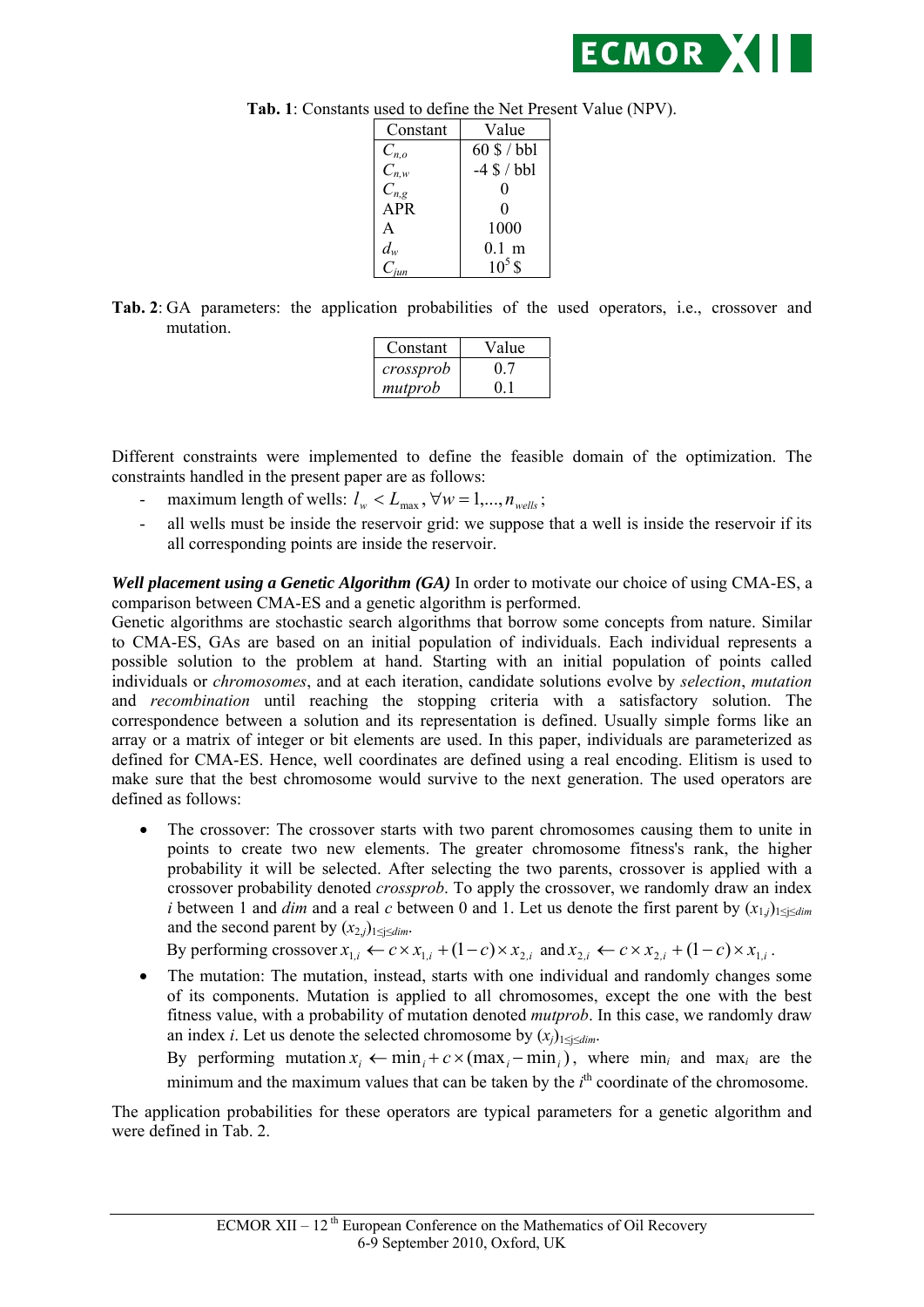



**Fig. 1**: PUNQ-S3 test case.

As the number of generations increases, fitter and fitter solutions are likely to be found. This process continues until satisfying the stopping criterion.

To handle the same constraints as with CMA-ES, the genetic algorithm is combined with the Genocop III technique (Genetic Algorithm for Numerical Optimization of Constrained Problems) as used by Emerick et al. (2009). Genocop III maintains 2 separate populations. The first population called a search population contains individuals satisfying linear constraints. The second population, a reference population, consists of individuals satisfying all constraints (linear and non-linear). Feasible search and reference individuals are evaluated directly using the objective function. However, unfeasible individuals are repaired before being evaluated.

More details about Genocop III can be found in (Michalewicz & Nazhiyath, 1995).

**Test case: PUNQ-S3** Tests were performed on the PUNQ-S3 test case. The PUNQ-S3 case has been taken from a reservoir engineering study on a real field. The model contains  $19\times28\times5$  grid blocks. We suppose that the field does not contain any production or injection wells initially. The elevation of the field is shown in Fig. 1. We propose to place 2 wells: 1 unilateral water injector and 1 unilateral producer to maximize the NPV. The dimension of the problem is then equal to:  $6 \times 2 = 12$ .

*Well placement performance* To compare results obtained by both CMA-ES and the genetic algorithm, 14 runs were performed for each method. A streamline simulator is used during the optimization. In this comparison, a producer limit bottomhole pressure is fixed to 80 bar, and an injector limit bottomhole pressure is fixed to 6.000 bar which is too high. These impractical values were chosen only for the sake of comparison between the two optimization methods.

The population size for both algorithms is set to 40. The size of the reference population for Genocop III is chosen to be equal to 60.

Fig. 2 shows the average performance of well placement optimization using both methods measured by the overall best objective function value. It is clear that CMA-ES outperforms the GA: the genetic algorithm improves only by 40% to the best NPV obtained by a random configuration, i.e., in the first generation of the optimization. However, CMA-ES improves it by 80%.

Fig. 3 shows that CMA-ES handles the considered constraints successfully. The number of well configurations resampled, i.e., far from the feasible domain, approaches 0 at the end of the optimization. Fig. 3 shows that after a number of iterations, all well configurations generated by CMA-ES are either feasible or close to the feasible domain.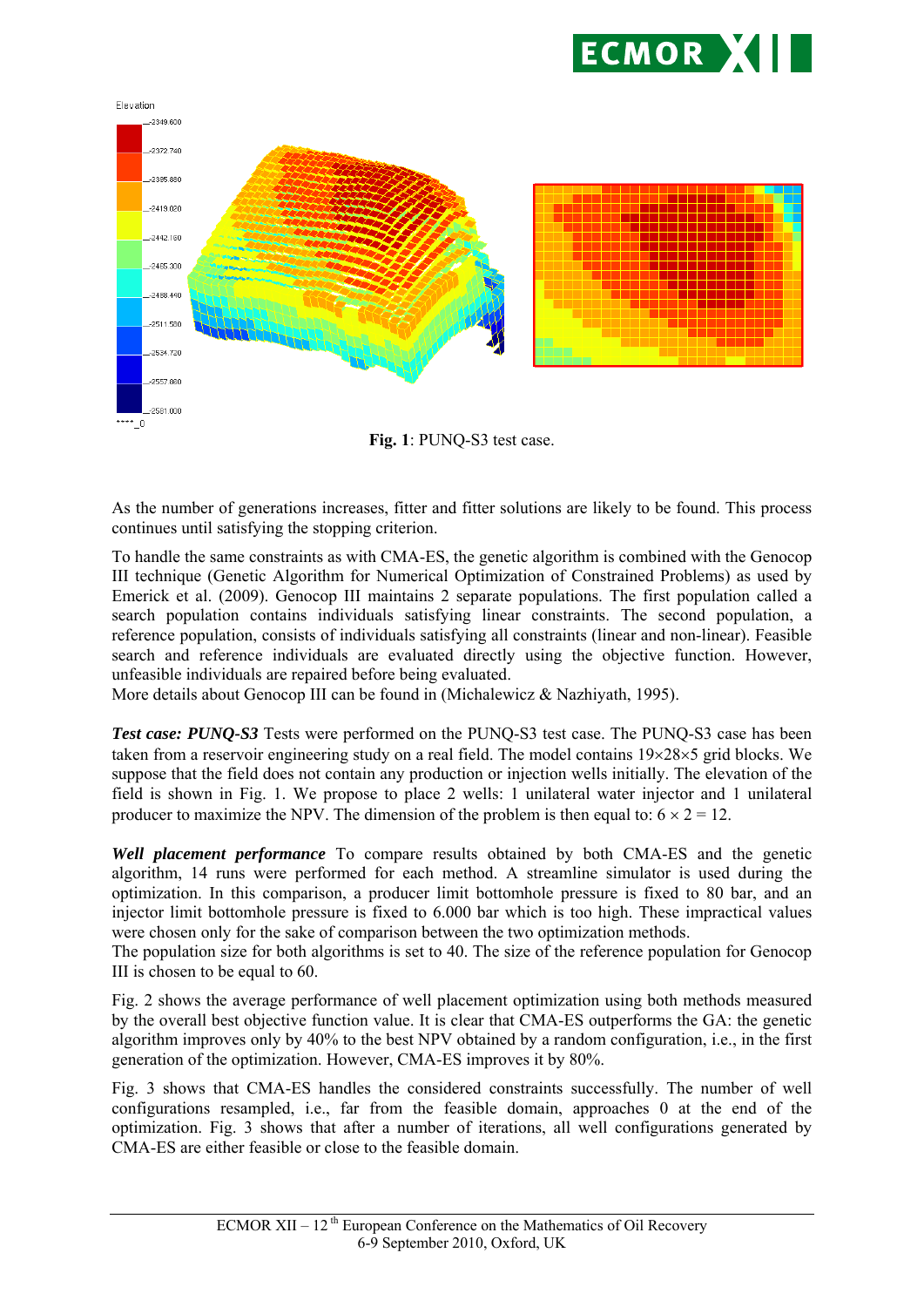



**Fig. 2**: The mean value of NPV (in US\$) and its corresponding standard deviation for well placement optimization using CMA-ES (-) and GA (--). 14 runs are performed for each algorithm. Constraints are handled using an adaptive penalization with rejection technique for CMA-ES and using Genocop III for GA.



**Fig. 3**: The mean number of unfeasible individuals resampled per generation and its corresponding standard deviation using CMA-ES with an adaptive penalization with rejection technique. An individual is resampled if it is far from the feasible domain.



**Fig. 4**: Locations of solution wells found by 14 runs of CMA-ES projected on the top face of the reservoir. Injectors are represented by  $(\rightarrow)$ . Producers are represented by  $(-)$ .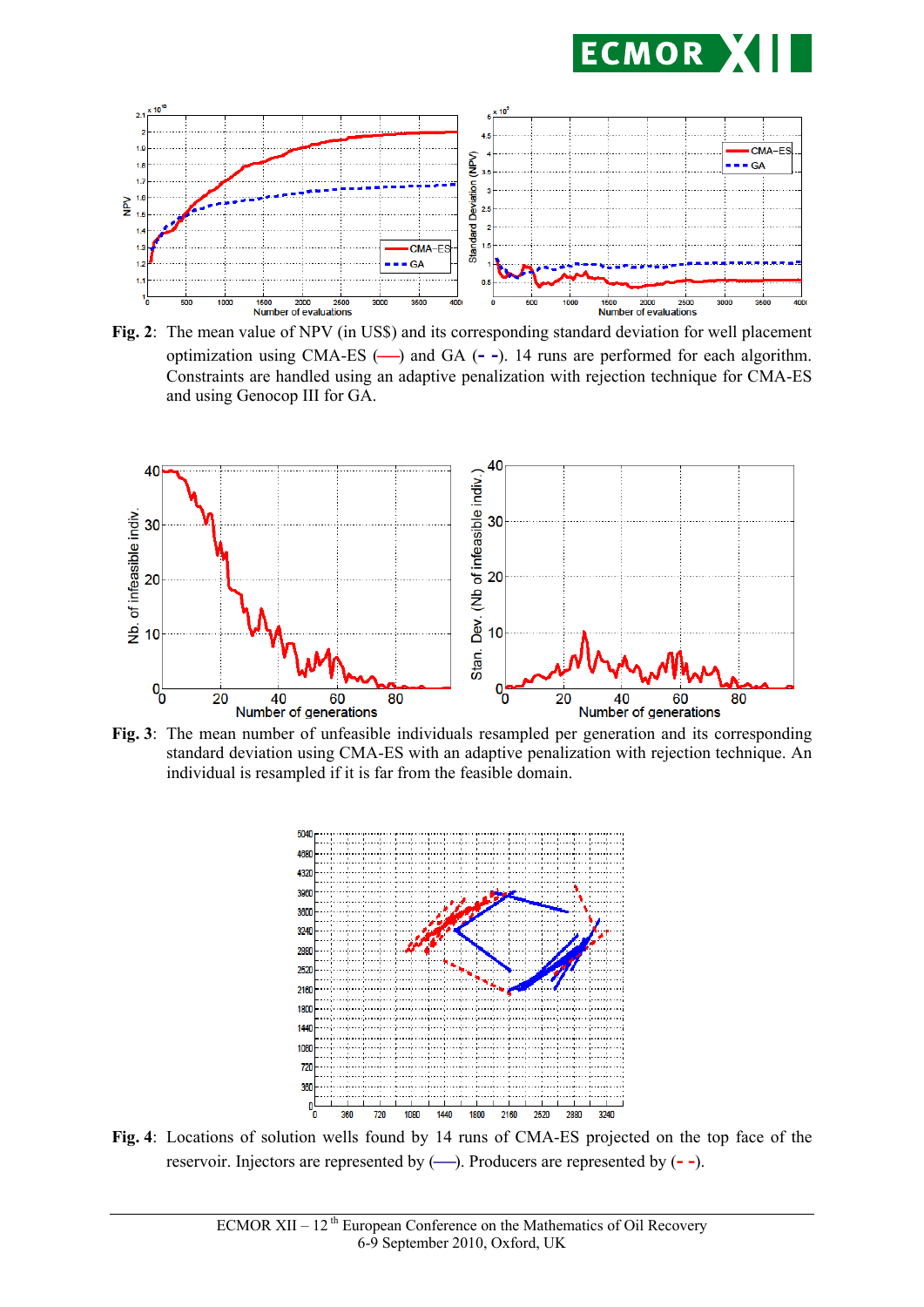



**Fig. 5**: Locations of solution wells found by 14 runs of the GA projected on the top face of the reservoir. Injectors are represented by  $(\rightarrow)$ . Producers are represented by  $(-)$ .

Fig. 4 shows the positions of *optimum* wells obtained from 14 runs using CMA-ES. CMA-ES succeeds in defining in 11 runs of the 14 performed the same potential region to place the producer and the injector. This region gives an NPV in between  $1.99 \times 10^{10}$  \$ and  $2.05 \times 10^{10}$  \$. For the other three runs, CMA-ES finds each time a different local optimum with NPV values equal to:  $1.83 \times 10^{10}$ \$,  $1.95 \times 10^{10}$  \$ and  $2.05 \times 10^{10}$  \$. Despite the large number of local optima, CMA-ES succeeds in providing satisfactory results on 93% of the runs, if we define a satisfactory run as a run that gives an NPV greater or equal to  $1.95 \times 10^{10}$  \$.

For the GA, 14 runs were performed to trace different *optimum* well configurations in Fig. 5. Well configurations are not concentrated in some regions and have an NPV mean value equal to  $1.68 \times 10^{10}$ \$ with a standard deviation equal to  $1.06 \times 10^9$ . The GA leads to well configurations dispersed over a large region. The best value of NPV obtained by the GA is equal to  $1.86 \times 10^{10}$  \$ and it corresponds to a well configuration close to the potential region defined by CMA-ES.

Results confirm that CMA-ES is able to find in the majority of the runs a solution in the same region. In general, CMA-ES guarantees also finding a well configuration with a satisfactory NPV value. However, the GA has a difficulty in defining these regions. The difficulty found by the GA is due to its inability to refine the obtained results. This comparison confirms the capacity of CMA-ES to better solve the well placement problem.

#### **4. Meta-Models for CMA-ES**

*Locally weighted regression* To build an approximate model denoted by  $f$  of the objective function  $f$ , ^ we use a locally weighted regression. During the optimization, a database, i.e., a training set is built by storing, after every evaluation on the true objective function, points together with their objective function values. Assuming that the training set contains a sufficient number *m* of elements, for each individual, denoted now by  $q \in \mathbb{R}^n$  and to be evaluated with the approximate model, we select the *k* nearest points  $(\mathbf{x}_i)_{1 \leq i \leq k}$  to **q** using the Mahalanobis distance *d* with respect to the current covariance

matrix **C** defined for a given point  $\mathbf{z} \in \mathbb{R}^n$  as  $d(\mathbf{z}, \mathbf{q}) = \sqrt{(\mathbf{z} - \mathbf{q})^T \mathbf{C}^{-1} (\mathbf{z} - \mathbf{q})}$ .

Locally weighted regression builds an approximate objective function using (true) evaluations  $(y_i)_{1 \leq i \leq k}$ stored in the training set and corresponding to the *k* selected nearest points to **q**.

Kern et al. (2006) suggested the use of a full quadratic meta-model. Hence, using a vector  $\beta \in IR^{\frac{n(n+3)}{2}+1}$  $n(n+3)$  $\beta \in IR^{\frac{n(n+3)}{2}+1}$ , we define  $\hat{f}$  as follows: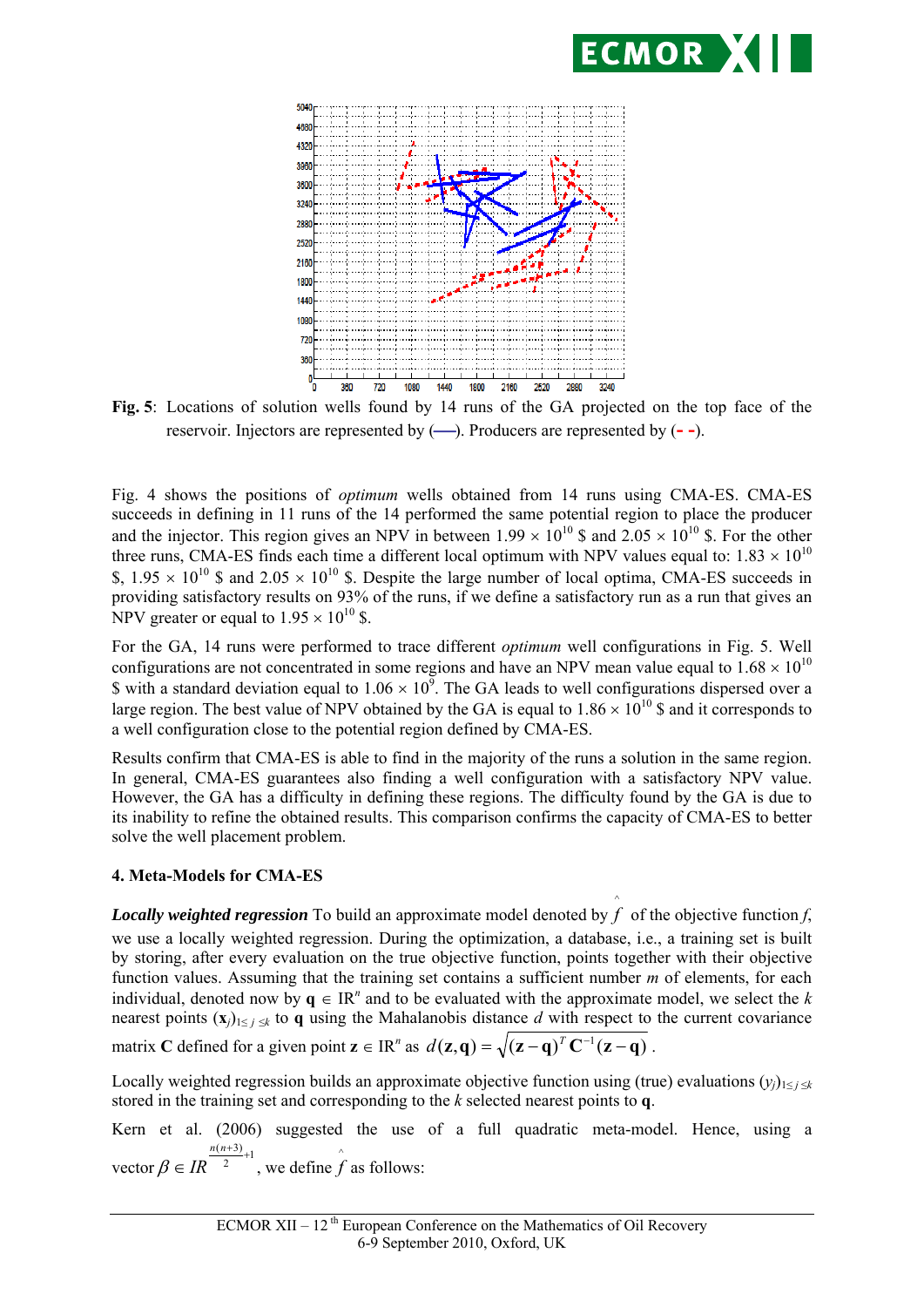

```
2 determine the \mu best individuals set: set<sub>0</sub>
3 determine the best individual: elt_04 evaluate f for the best individual, add to the training set 
5 for n_{\text{ic}} := 1 to (\lambda - 1) do
6 approximate
                             f(x_k), k = 1,...,λ7 determine the \mu best individuals set: set \int_{\mu}8 determine the best individual: \mathbf{elt}_{n_{\text{ic}}}<br>9 if ((n_{\text{ic}}+1) < \lambda/4)if ( (n_{\text{ic}}+1) < \lambda/4 )
10 if ( (\text{set}_{n_{\text{ie}}} \neq \text{set}_{n_{\text{ie-1}}}) or (\text{elt}_{n_{\text{ie}}} \neq \text{elt}_{n_{\text{ie-1}}})) then<br>11 evaluate f for the best unevaluated individuals.
                     evaluate f for the best unevaluated individuals, add to the training set
12 else
13 break
14 fi
15 elseif ( \text{elt}_{n_{\text{ie}}} \neq \text{elt}_{n_{\text{ie-1}}} ) then <br>16 evaluate f for the best unes
               evaluate f for the best unevaluated individuals, add to the training set
17 else
18 break
19 fi
20 od
```
1 *approximate*  $f(x_k)$ ,  $k = 1,..., \lambda$ ^

**Fig. 6**: The approximate ranking procedure performed, for every generation, once the training set contains a sufficient number of evaluations to build the meta-model.

$$
\hat{f}(\mathbf{z}, \boldsymbol{\beta}) = \beta^{T}(z_1^2, ..., z_n^2, z_1 z_2, ..., z_{n-1} z_n, z_1, ..., z_n, 1) \ \forall \mathbf{z} = (z_1, ..., z_n) \in IR^n ,
$$
\n(13)

The full quadratic meta-model is built based on minimizing the following criteria w.r.t. the vector of parameters  $\beta$  of the meta-model at **q**:

$$
A(\mathbf{q}) = \sum_{j=1}^{k} [(\hat{f}(\mathbf{x}_j, \mathbf{\beta}) - y_j)^2 K(\frac{d(\mathbf{x}_j, \mathbf{q})}{h})],
$$
\n(14)

The kernel weighting function  $K(.)$  is defined by  $K(\zeta) = (1 - \zeta^2)^2$ , and *h* is the bandwidth defined by the distance of the  $k^{\text{th}}$  nearest neighbor data point to **q**.

In order to build the full quadratic meta-model, *k* must be greater or equal to  $\frac{n(n+5)}{2}+1$ 2  $\frac{n(n+3)}{n}+1$ .

*CMA-ES with local meta-models* To incorporate the approximate model, built using the locally weighted regression, we use the approximate ranking procedure. This procedure decides whether the quality of the model is good enough in order to continue exploiting this model or new simulations should be performed. The resulting method is called the local-meta-model CMA-ES (lmm-CMA) (Kern et al., 2006). Bouzarkouna et al. (2010) proposes a new variant (nlmm-CMA) improving over lmm-CMA on most benchmark problems.

Fig. 6 gives the implementation of this procedure (denoted nlmm-CMA<sub>2</sub> in Bouzarkouna et al. (2010)). For every generation, initially, the best individual based on the meta-model is evaluated using the true objective function and then added to the training set. Another individual is evaluated until satisfying the meta-model acceptance criterion:

- *the best individual* and *the ensemble of μ individuals* unchanged, if less than one fourth of the population is evaluated;
- *the best individual* unchanged, if more than one fourth of the population is evaluated.

Hence,  $1 + n_{ic}$  individuals are evaluated every generation where  $n_{ic}$  represents the number of iteration cycles needed to satisfy the meta-model acceptance criterion.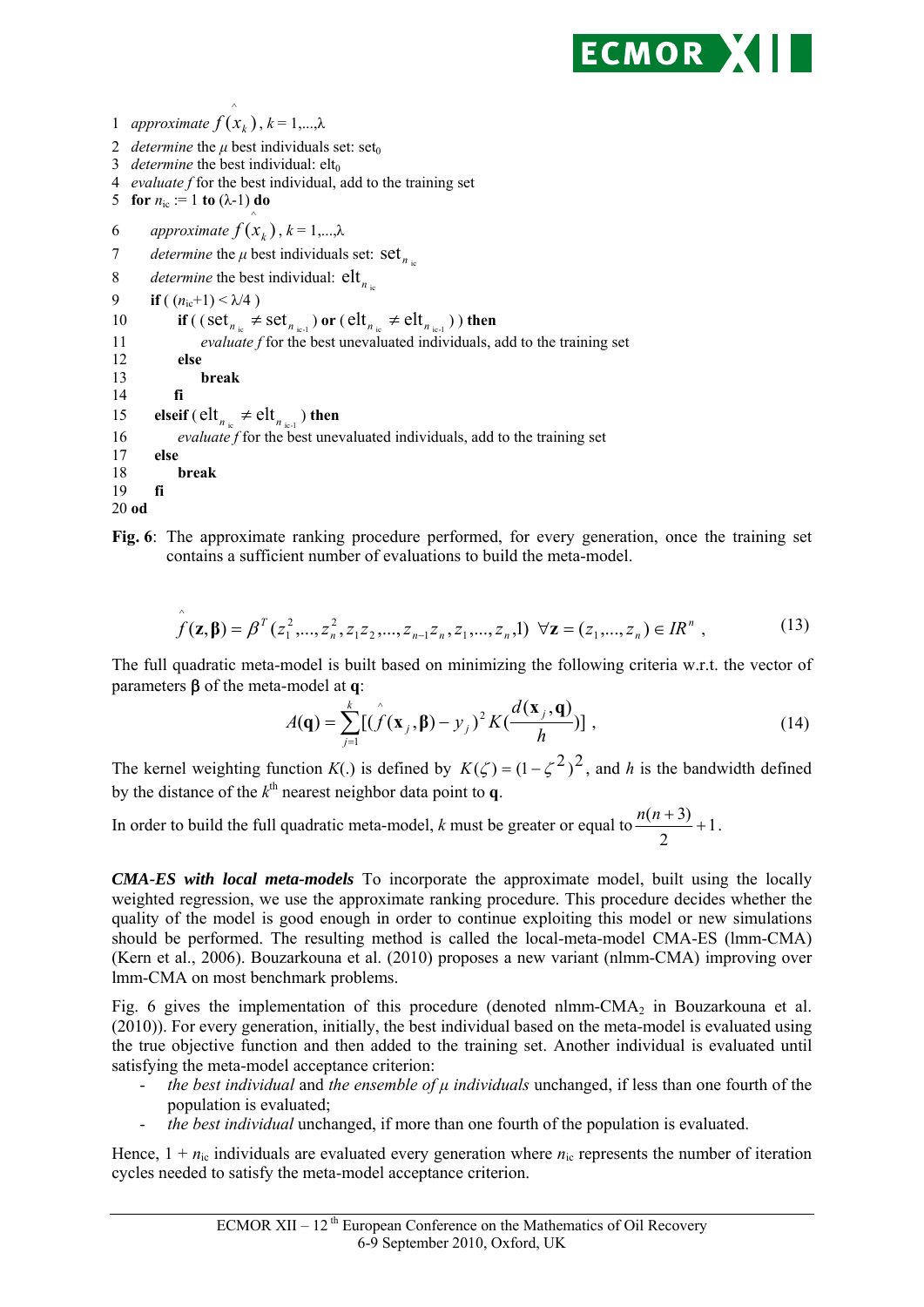



**Fig. 7**: The mean value of NPV (in US\$) and its corresponding standard deviation for well placement optimization using CMA-ES with meta-models () and CMA-ES (**- -**). 10 runs are performed for each algorithm. Constraints are handled using an adaptive penalization with rejection technique.

#### **5. Application of the CMA-ES with local meta-models on the PUNQ field case**

In this application, we consider a placement problem of one unilateral injector and one unilateral producer. Parameters of the problem are the same as for the previous example, except for the following differences:

- a commercial reservoir simulator is used to evaluate field productions of each phase;
- the limit bottomhole pressure of the producer is fixed to 150 bar;
- the limit bottomhole pressure of the injector is fixed to 320 bar.

To define the parameters of the meta-model, we choose *k*, the number of individuals used to evaluate the meta-model, equal to 100 and meta-models are used when the training set contains at least 160 couples of points with their evaluations.

For each method, i.e. CMA-ES and CMA-ES with local meta-models (lmm-CMA), we performed 10 runs. The evolution of the NPV mean value in term of the mean number of reservoir simulations is represented in Fig. 7. Fig. 7 shows that, for the same number of reservoir simulations, combining CMA-ES with meta-models allows reaching higher NPV values compared to CMA-ES. A better representation is to show the mean number of reservoir simulations needed to reach a certain value of NPV for CMA-ES and for CMA-ES with meta-models (Fig. 8).

To reach an NPV value of  $9 \times 10^9$  \$, lmm-CMA, i.e. CMA-ES with meta-models requires only 659 reservoir simulations, while CMA-ES requires 880 reservoir simulations. If we consider that an NPV equal to  $9 \times 10^9$  \$ is satisfactory, using meta-models reduces the number of reservoir simulations by 25%. For an NPV value equal to  $9.6 \times 10^9$  \$, using meta-models reduces the number of reservoir simulations by 19%.

Fig. 7 and 8 highlight the contribution of meta-models in reducing the number of reservoir simulations. Results show also that, in addition to reducing the number of objective function evaluations, the method still succeed in reaching high NPV values and results are similar to those obtained by CMA-ES.

As for the previous example, the well placement optimization still succeeds in identifying in the majority of the runs the same potential region to contain *optimum* wells. In this paper, we present detailed results obtained only by one of the solution well configurations proposed by CMA-ES. The selected solution well configuration is denoted *optimized config* in the sequel. To show the contribution of the proposed approach, we compare obtained results and results obtained by 2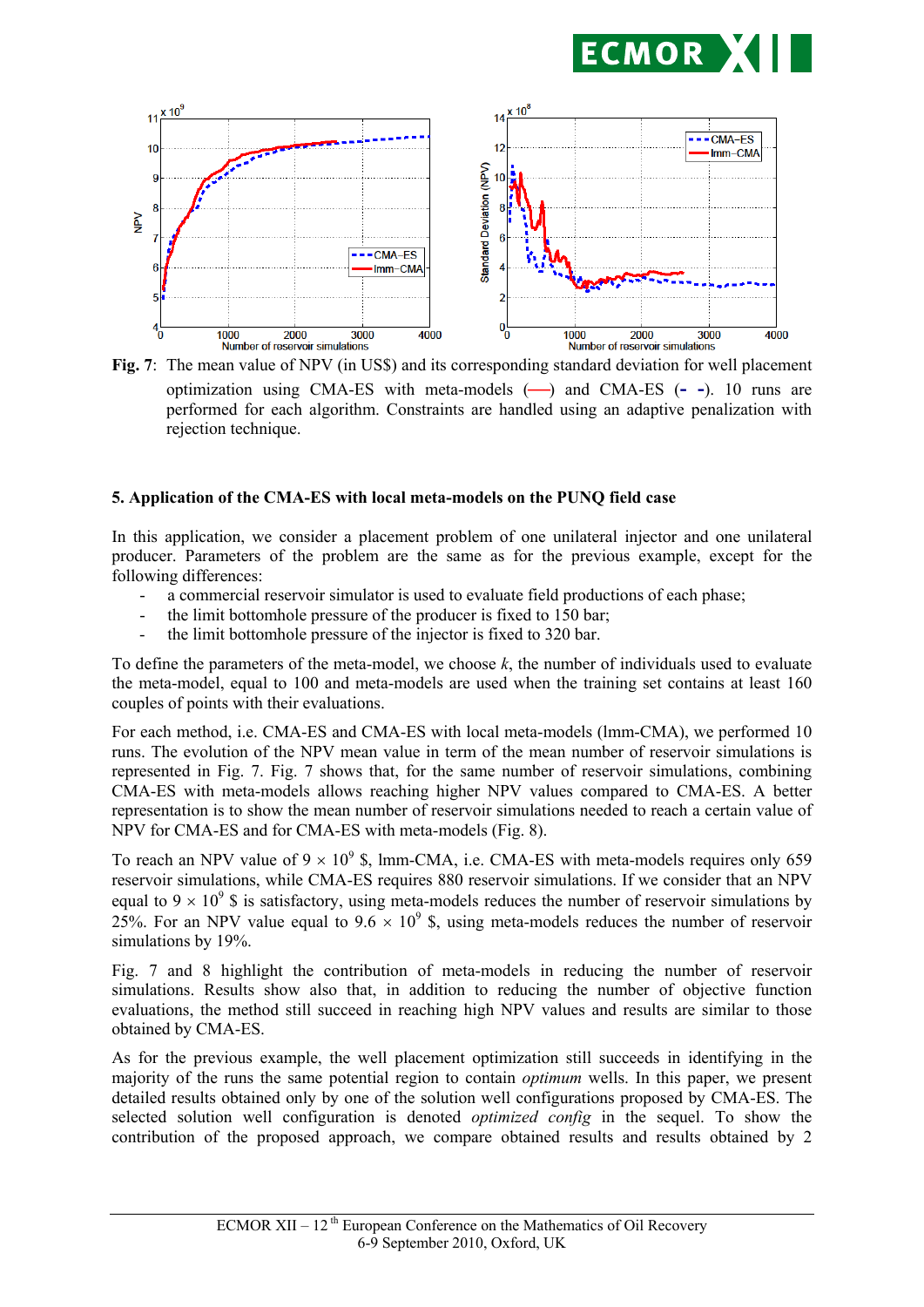



**Fig. 8**: The mean number of reservoir simulations needed to reach NPV values and its corresponding standard deviation for well placement optimization using CMA-ES with meta-models  $(\rightarrow)$ and CMA-ES (**- -**). 10 runs are performed for each algorithm.



**Fig. 9**: Map of  $(H \times \phi \times S_o)$ , with solution well configuration obtained using CMA-ES with metamodels (PROD-O, INJ-O) and 2 engineer's proposed well configurations (PROD-1, INJ-1 and PROD-2, INJ-2).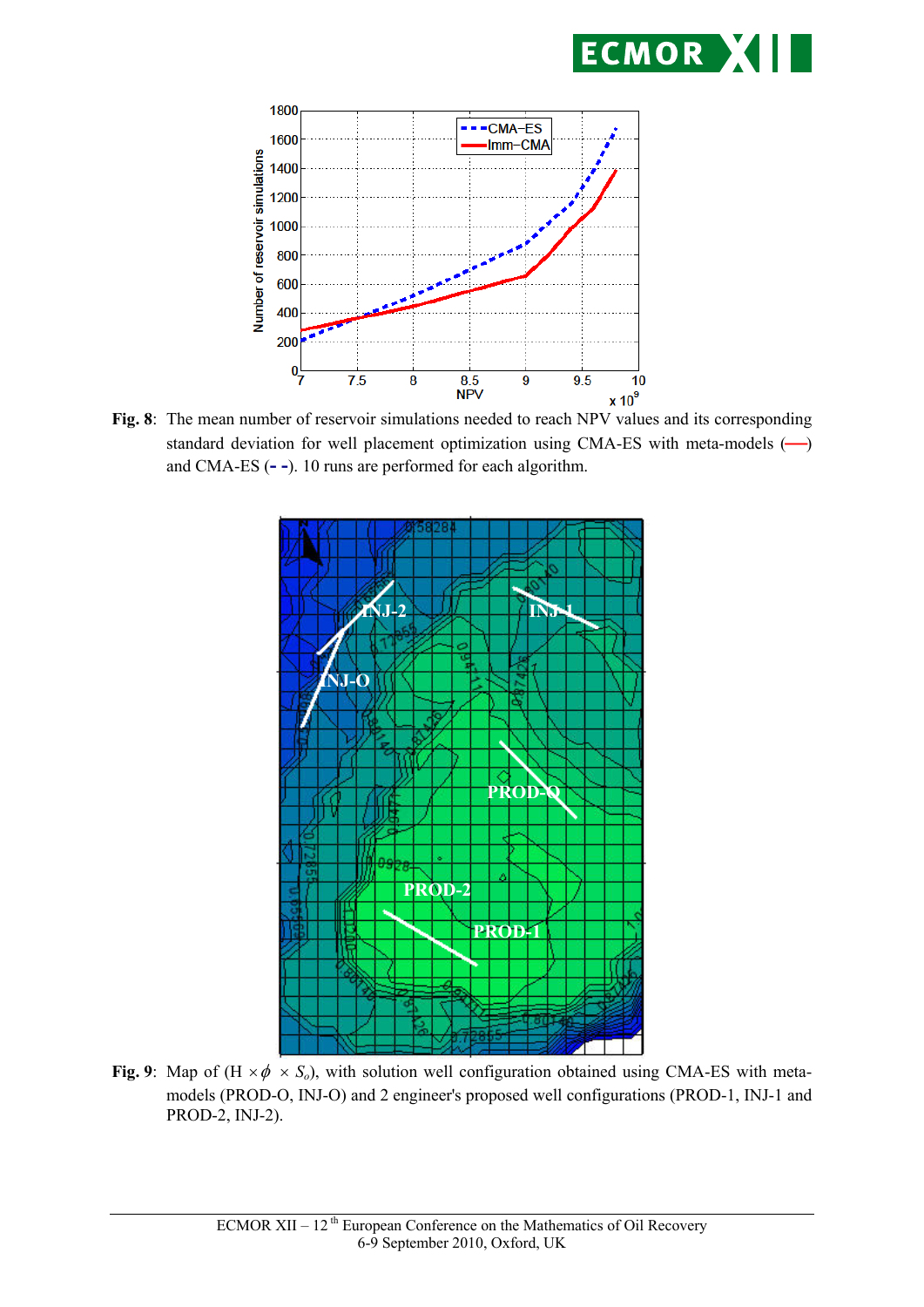



*config.*) and 2 engineer's proposed configurations (*config.1* and *config.2*).

engineer's proposed configurations (denoted *config.1* and *config.2*). The locations and trajectories of the considered well configurations are shown in Fig. 9.

Fig. 9 represents the distribution of  $\sum_{k=1}^{\infty} \phi \times$ *n layers k So* 1  $\phi \times S$ <sub>o</sub>, where *S*<sub>o</sub> is the oil saturation and  $\phi$  is the porosity.

PROD-*c* and INJ-*c* denotes respectively the producer and the injector corresponding to the well configuration *c*. The well configuration is either *config.1*, *config.2* or *optimized config* denoted respectively 1, 2, O. Engineer's proposed wells are horizontal wells where producers (PROD-1  $=$ PROD-2) are placed in the top layer  $(k = 1)$  and injectors in the bottom layer  $(k = 5)$ . However, producers and injectors in *optimized config* are inclined wells placed in the layer *k* = 3.

The producer proposed by engineers is placed in the region with the highest  $\sum_{k=1}^{\infty} \phi \times$ *n layers k So* 1  $\phi \times S_{o}$  value.

Fig. 10 shows the production curves of the considered well configurations. The cumulative oil production for *optimized config*, during the 11 simulated years is equal to 189 MMbbl. While, *config.1* offers only 119 MMbbl and *config.2* offers 102 MMbbl. Hence, the proposed optimization methodology adds 59% to the best considered engineer's proposed well configuration. The *optimized config* offers also the smallest water cut (0,43 for *optimized config*, 0,57 for *config.1* and 0,69 for *config.2*).

## **Conclusions**

In this work, we applied the stochastic optimization method CMA-ES to optimally place wells. A technique based on adaptive penalization with rejection was developed to handle well placement constraints with CMA-ES. The results presented show that this technique ensures that after a number of iterations, all well configurations generated by CMA-ES are either feasible or close to the feasible domain.

The optimization with CMA-ES was compared to the most popular method used in well placement optimization: the genetic algorithm, on a synthetic reservoir case. CMA-ES was shown to outperform the genetic algorithm by leading to a higher net present value (NPV). Moreover, CMA-ES is able to define potential regions containing optimal well configurations compared to the genetic algorithm that leads to a solution defining a different region for each run performed.

To tackle the computational issue related to the number of reservoir simulations performed during the optimization, the proposed methodology is coupled with local-meta-models, and then demonstrated on the reservoir case PUNQ-S3. The use of meta-models was shown to offer similar results (best NPV found and solution well configurations) as CMA-ES without meta-models. Moreover, this procedure reduces the number of simulations by 19-25% to reach a satisfactory NPV.

Comparing the obtained results with some engineer's proposed well configurations shows that the proposed optimization methodology is able to propose better well configurations in other regions that might be difficult to be determined by engineers.